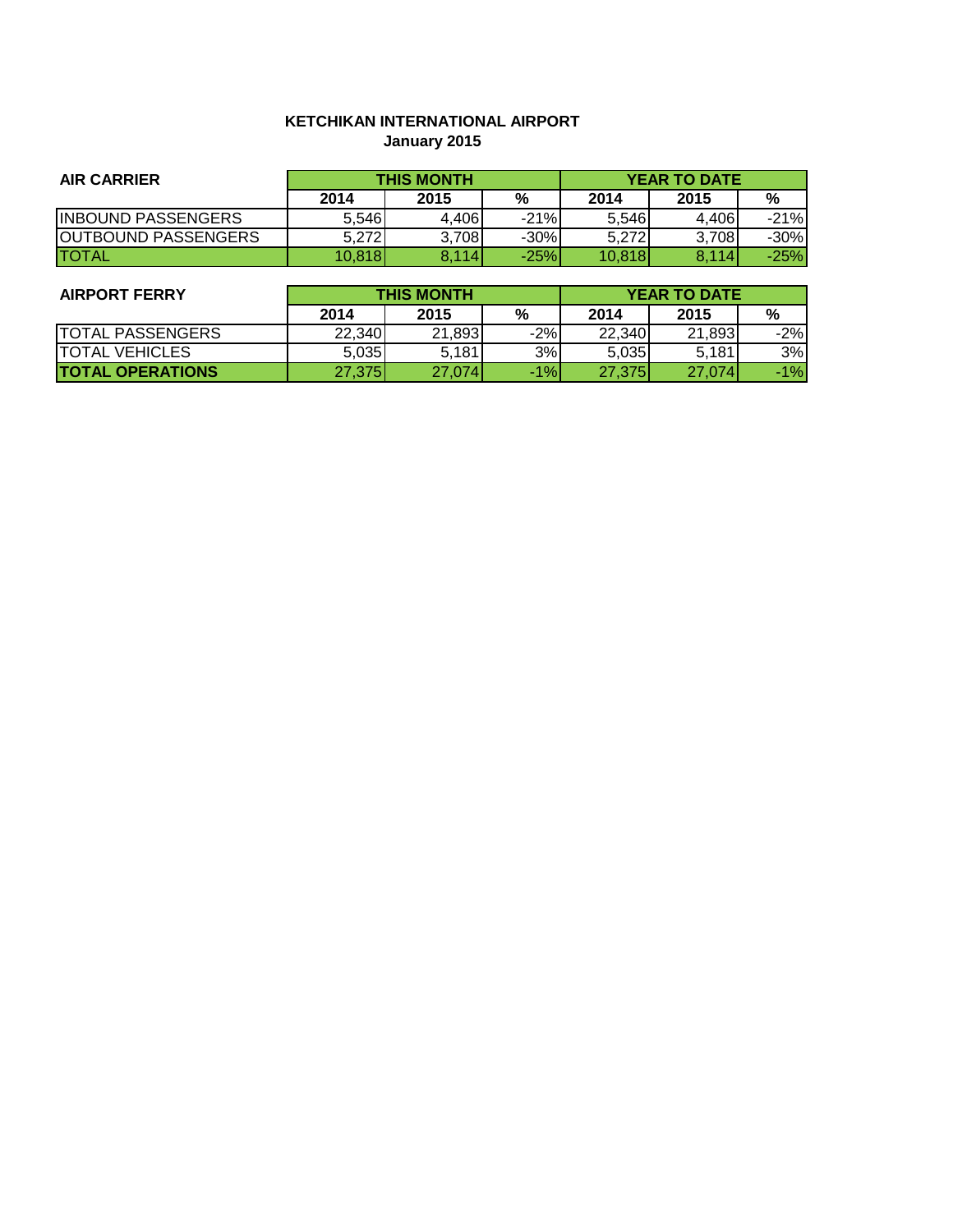# **KETCHIKAN INTERNATIONAL AIRPORT February 2015**

| <b>AIR CARRIER</b>         | <b>THIS MONTH</b> |       |        | <b>YEAR TO DATE</b> |        |        |
|----------------------------|-------------------|-------|--------|---------------------|--------|--------|
|                            | 2014              | 2015  | %      | 2014                | 2015   | %      |
| <b>INBOUND PASSENGERS</b>  | 5.122             | 3.709 | $-28%$ | 10.668              | 8.115  | $-24%$ |
| <b>OUTBOUND PASSENGERS</b> | 5.066             | 3,469 | $-32%$ | 10.338              | 7.177  | $-31%$ |
| <b>ITOTAL</b>              | 10.188            | .178  | $-30%$ | 21,006              | 15,292 | $-27%$ |

| <b>AIRPORT FERRY</b>    | <b>THIS MONTH</b> |        |               | <b>YEAR TO DATE</b> |        |       |
|-------------------------|-------------------|--------|---------------|---------------------|--------|-------|
|                         | 2014              | 2015   | $\frac{9}{6}$ | 2014                | 2015   | %     |
| <b>TOTAL PASSENGERS</b> | 19,091            | 19.314 | 1%            | 41.431              | 41.207 | $-1%$ |
| <b>TOTAL VEHICLES</b>   | 4.526             | 4.763  | 5%            | 9,561               | 9,944  | 4%    |
| <b>TOTAL OPERATIONS</b> | 23,617            | 24,077 | 2%            | 50.992              | 51.151 | 0%    |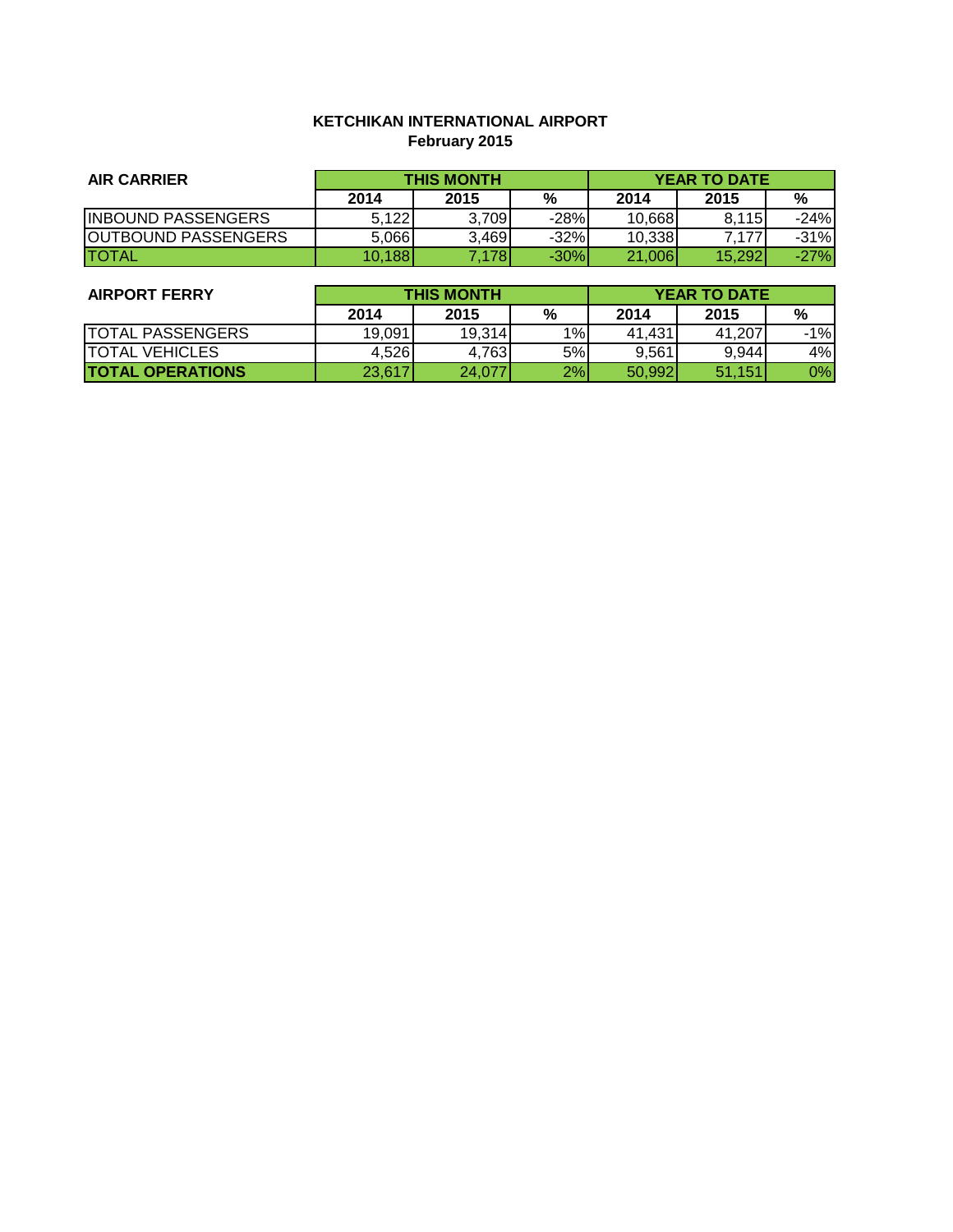# **KETCHIKAN INTERNATIONAL AIRPORT March 2015**

| <b>AIR CARRIER</b>         | <b>THIS MONTH</b> |       |    | <b>YEAR TO DATE</b> |         |        |
|----------------------------|-------------------|-------|----|---------------------|---------|--------|
|                            | 2014              | 2015  | %  | 2014                | 2015    | %      |
| <b>INBOUND PASSENGERS</b>  | 4.696             | 5,051 | 8% | 15,364              | 13.166  | $-14%$ |
| <b>OUTBOUND PASSENGERS</b> | 4,017             | 4.372 | 9% | 14.3551             | 11,5491 | $-20%$ |
| ITOTAL                     | 8.713             | 9.423 | 8% | 29,719              | 24,715  | -17%   |

| <b>AIRPORT FERRY</b>    | <b>THIS MONTH</b> |        |       | <b>YEAR TO DATE</b> |        |       |
|-------------------------|-------------------|--------|-------|---------------------|--------|-------|
|                         | 2014              | 2015   | %     | 2014                | 2015   | %     |
| <b>TOTAL PASSENGERS</b> | 24,854            | 23,509 | $-5%$ | 66.285              | 64,716 | $-2%$ |
| <b>ITOTAL VEHICLES</b>  | 5,898             | 5.577  | $-5%$ | 15.459              | 15.521 | 0%    |
| <b>TOTAL OPERATIONS</b> | 30,752            | 29.086 | $-5%$ | 81.744              | 80,237 | $-2%$ |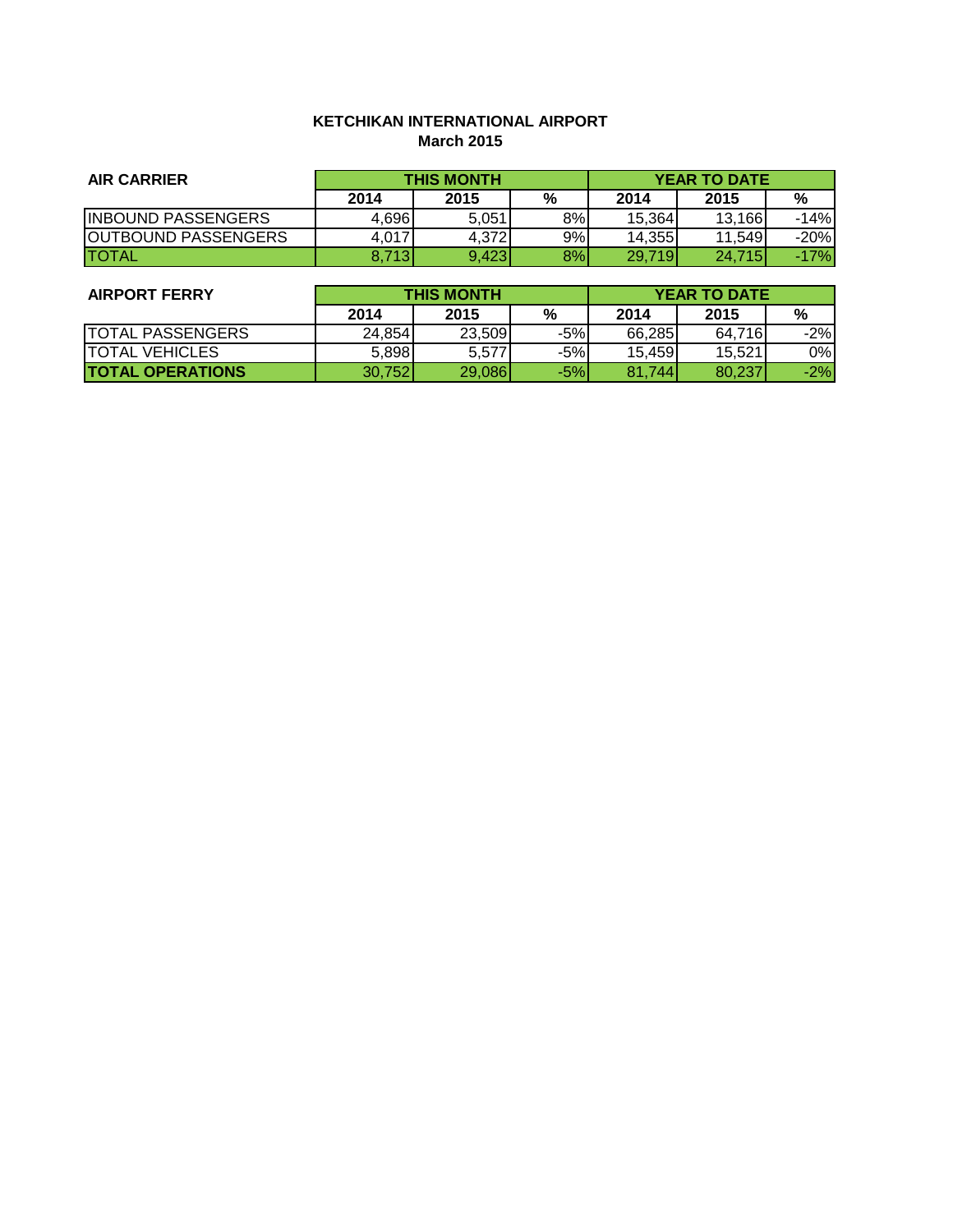# **KETCHIKAN INTERNATIONAL AIRPORT April 2015**

| <b>AIR CARRIER</b>         | <b>THIS MONTH</b> |       |    | <b>YEAR TO DATE</b> |        |        |
|----------------------------|-------------------|-------|----|---------------------|--------|--------|
|                            | 2014              | 2015  | %  | 2014                | 2015   | %      |
| <b>INBOUND PASSENGERS</b>  | 4,941             | 4,994 | 1% | 20,305              | 18.160 | $-11%$ |
| <b>OUTBOUND PASSENGERS</b> | 4.262             | 4,267 | 0% | 18.617              | 15,816 | -15%   |
| <b>ITOTAL</b>              | 9,203             | 9,261 | 1% | 38.922              | 33,976 | $-13%$ |

| <b>AIRPORT FERRY</b>    | <b>THIS MONTH</b> |        |        | <b>YEAR TO DATE</b> |                  |       |
|-------------------------|-------------------|--------|--------|---------------------|------------------|-------|
|                         | 2014              | 2015   | %      | 2014                | 2015             | %     |
| <b>TOTAL PASSENGERS</b> | 27,663            | 23,593 | $-15%$ | 93.948              | 88,309           | $-6%$ |
| <b>TOTAL VEHICLES</b>   | 6,981             | 6.325  | $-9%$  | 22.440              | 21,846           | $-3%$ |
| <b>TOTAL OPERATIONS</b> | 34,644            | 29,918 | $-14%$ | 116,388             | 110.155 <b>1</b> | $-5%$ |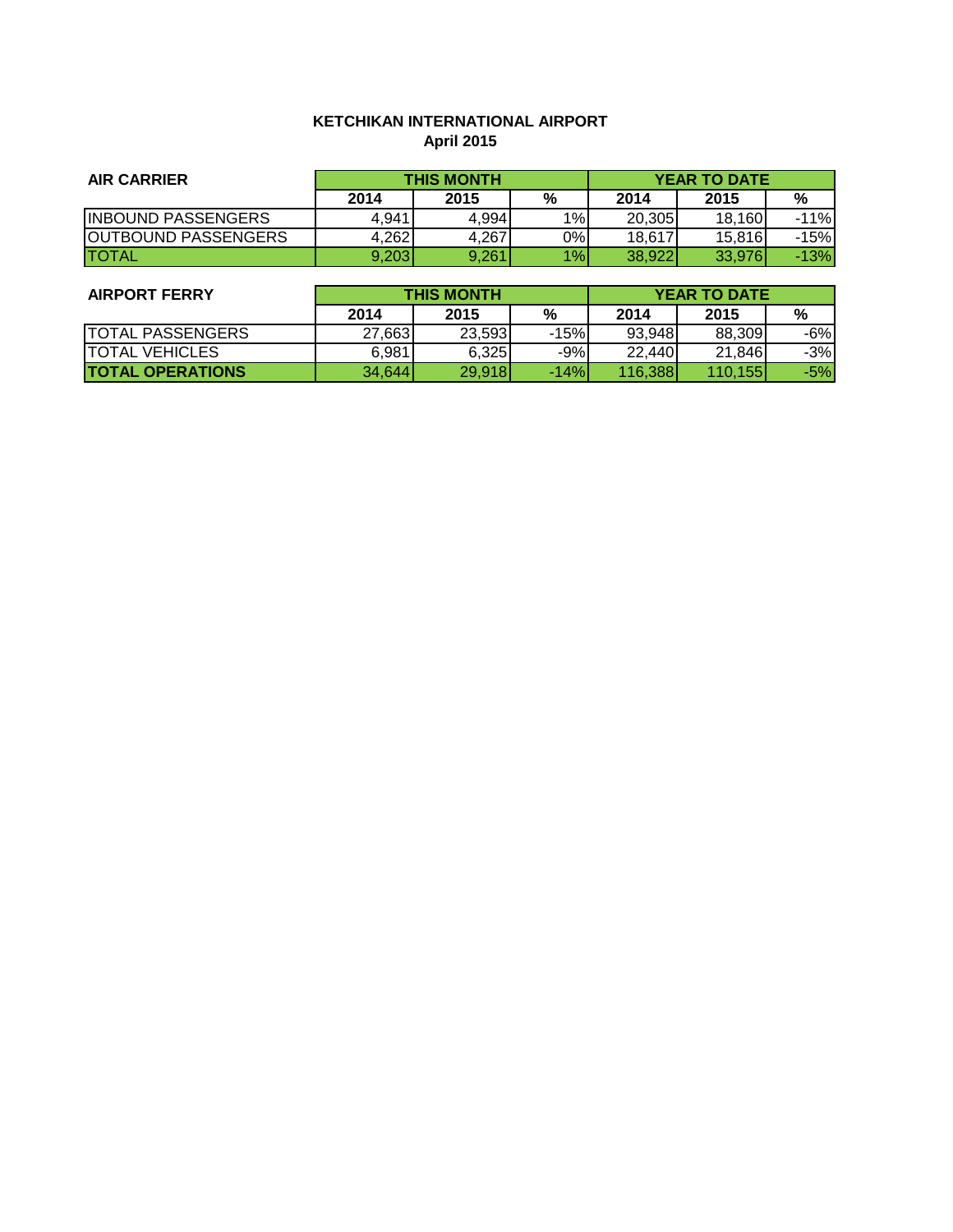# **KETCHIKAN INTERNATIONAL AIRPORT May 2015**

| <b>AIR CARRIER</b>         | <b>THIS MONTH</b> |        |     | <b>YEAR TO DATE</b> |        |       |
|----------------------------|-------------------|--------|-----|---------------------|--------|-------|
|                            | 2014              | 2015   | %   | 2014                | 2015   | %     |
| <b>INBOUND PASSENGERS</b>  | 6,900             | 8,169  | 18% | 27.205              | 26.329 | $-3%$ |
| <b>OUTBOUND PASSENGERS</b> | 5,844             | 6,316  | 8%  | 24.461              | 22,132 | -10%  |
| <b>ITOTAL</b>              | 12.744            | 14.485 | 14% | 51.666              | 48.461 | $-6%$ |

| <b>AIRPORT FERRY</b>    | <b>THIS MONTH</b> |        |        | <b>YEAR TO DATE</b> |         |       |
|-------------------------|-------------------|--------|--------|---------------------|---------|-------|
|                         | 2014              | 2015   | %      | 2014                | 2015    | %     |
| <b>TOTAL PASSENGERS</b> | 30,563            | 29,672 | $-3%$  | 124,511             | 117.981 | $-5%$ |
| <b>TOTAL VEHICLES</b>   | 8.028             | 6.994  | $-13%$ | 30.468              | 28,840  | $-5%$ |
| <b>TOTAL OPERATIONS</b> | 38,591            | 36,666 | $-5%$  | 154,979             | 146.821 | $-5%$ |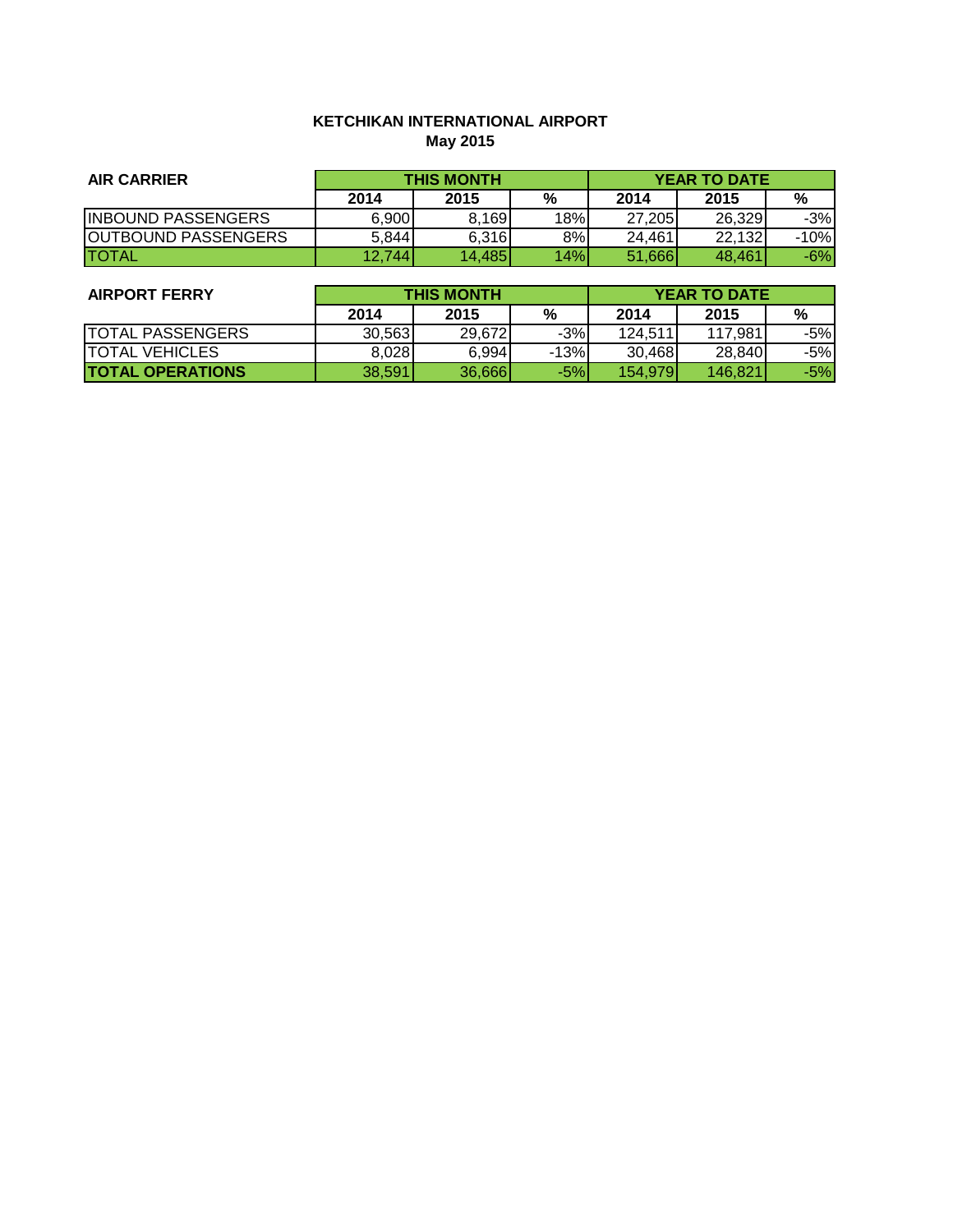# **KETCHIKAN INTERNATIONAL AIRPORT June 2015**

| <b>AIR CARRIER</b>         | <b>THIS MONTH</b> |        |     | <b>YEAR TO DATE</b> |        |        |
|----------------------------|-------------------|--------|-----|---------------------|--------|--------|
|                            | 2014              | 2015   | %   | 2014                | 2015   | %      |
| <b>INBOUND PASSENGERS</b>  | 11.777            | 13,625 | 16% | 38.982              | 39.954 | 2%     |
| <b>OUTBOUND PASSENGERS</b> | 9.366             | 10.927 | 17% | 33.827              | 33.059 | $-2\%$ |
| <b>ITOTAL</b>              | 21.143            | 24,552 | 16% | 72.809              | 73,013 | $0\%$  |

| <b>AIRPORT FERRY</b>    | <b>THIS MONTH</b> |        |     | <b>YEAR TO DATE</b> |         |       |
|-------------------------|-------------------|--------|-----|---------------------|---------|-------|
|                         | 2014              | 2015   | %   | 2014                | 2015    | %     |
| <b>TOTAL PASSENGERS</b> | 30,805            | 39,385 | 28% | 155,316             | 157,366 | 1%    |
| <b>ITOTAL VEHICLES</b>  | 8,214             | 8,396  | 2%  | 38,682              | 37,236  | $-4%$ |
| <b>TOTAL OPERATIONS</b> | 39,019            | 47.781 | 22% | 193.998             | 194.602 | 0%    |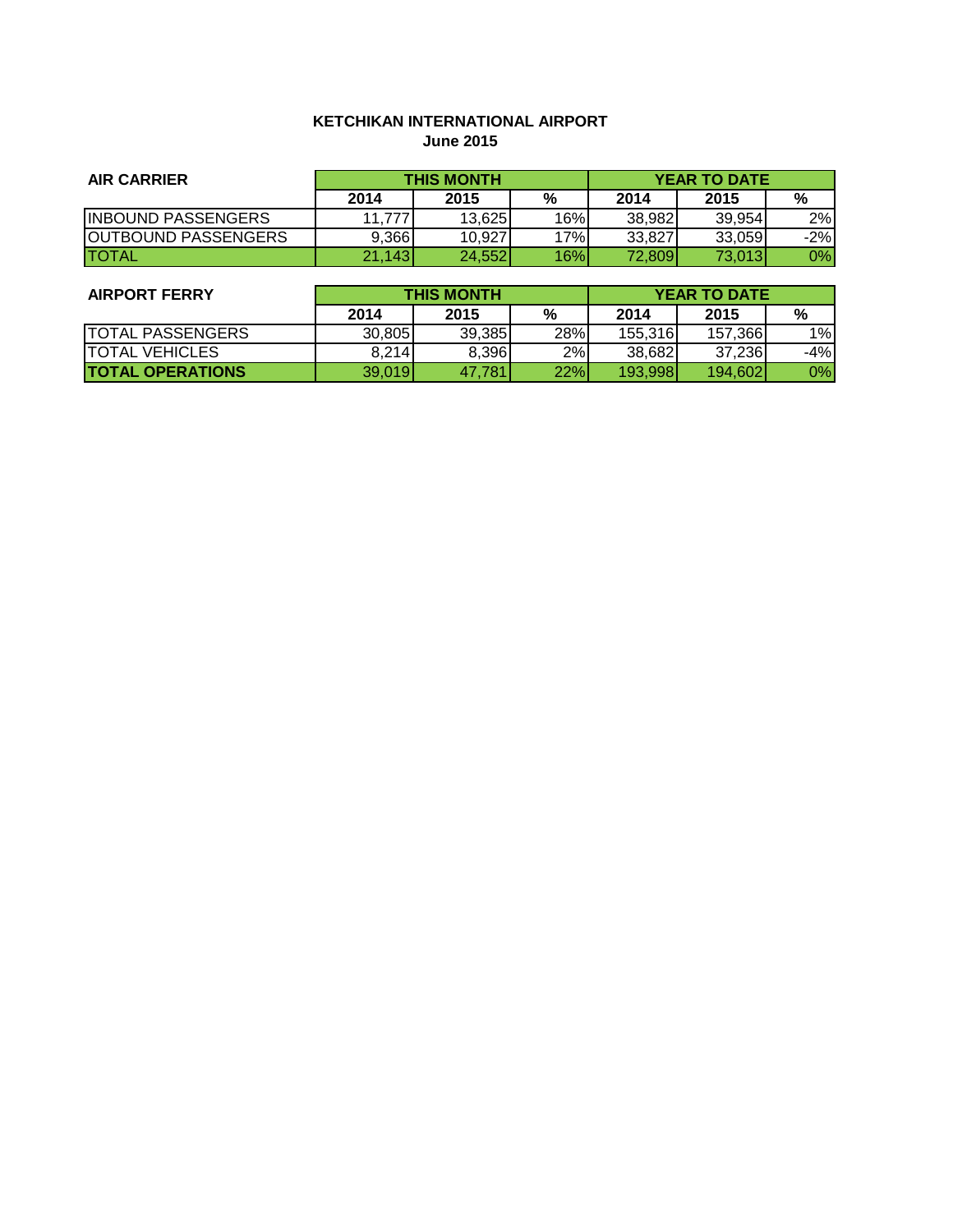# **KETCHIKAN INTERNATIONAL AIRPORT July 2015**

| <b>AIR CARRIER</b>         | <b>THIS MONTH</b> |         |     | <b>YEAR TO DATE</b> |         |     |
|----------------------------|-------------------|---------|-----|---------------------|---------|-----|
|                            | 2014              | 2015    | %   | 2014                | 2015    | %   |
| <b>INBOUND PASSENGERS</b>  | 14.7791           | 17.5421 | 19% | 53.761              | 57.496  | 7%I |
| <b>OUTBOUND PASSENGERS</b> | 13,706            | 16,270  | 19% | 47.533              | 49.329  | 4%  |
| <b>ITOTAL</b>              | 28,485            | 33,812  | 19% | 101,294             | 106.825 | 5%  |

| <b>AIRPORT FERRY</b>    | <b>THIS MONTH</b> |        |    | <b>YEAR TO DATE</b> |         |       |
|-------------------------|-------------------|--------|----|---------------------|---------|-------|
|                         | 2014              | 2015   | %  | 2014                | 2015    | %     |
| <b>TOTAL PASSENGERS</b> | 46,116            | 49.074 | 6% | 201,432             | 206,440 | 2%    |
| <b>TOTAL VEHICLES</b>   | 9,382             | 9,539  | 2% | 48.064              | 46.775  | $-3%$ |
| <b>TOTAL OPERATIONS</b> | 55.498            | 58,613 | 6% | 249.4961            | 253,215 | 1%    |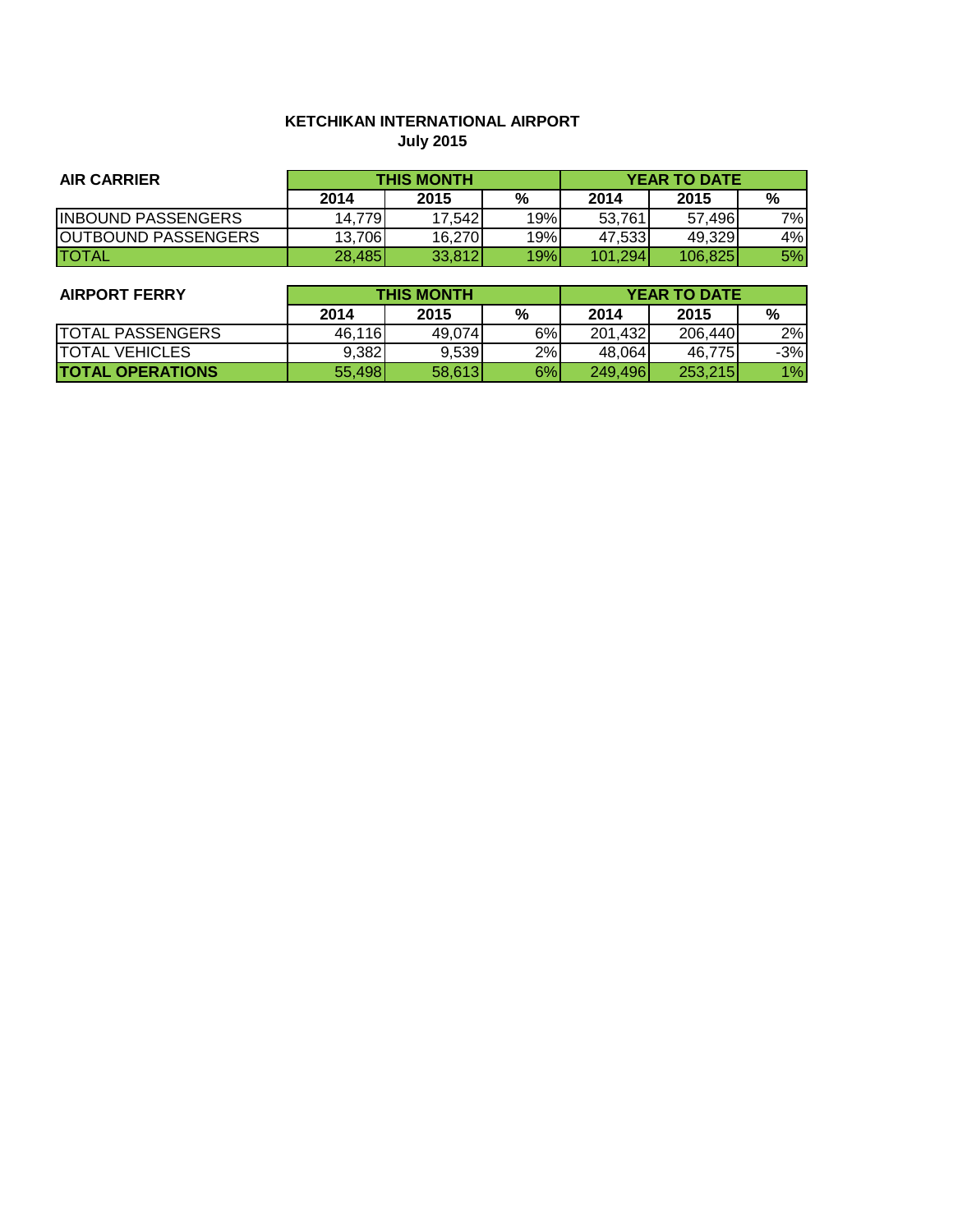# **KETCHIKAN INTERNATIONAL AIRPORT August 2015**

| <b>AIR CARRIER</b>         | <b>THIS MONTH</b> |        |     | <b>YEAR TO DATE</b> |         |    |
|----------------------------|-------------------|--------|-----|---------------------|---------|----|
|                            | 2014              | 2015   | %   | 2014                | 2015    | %  |
| <b>INBOUND PASSENGERS</b>  | 12,516            | 14.358 | 15% | 66.277              | 71.854  | 8% |
| <b>OUTBOUND PASSENGERS</b> | 14,129            | 16,258 | 15% | 61,662              | 65.587  | 6% |
| <b>ITOTAL</b>              | 26.645            | 30,616 | 15% | 127,939             | 137.441 | 7% |

| <b>AIRPORT FERRY</b>    | <b>THIS MONTH</b> |        |       | <b>YEAR TO DATE</b> |         |       |
|-------------------------|-------------------|--------|-------|---------------------|---------|-------|
|                         | 2014              | 2015   | %     | 2014                | 2015    | %     |
| <b>TOTAL PASSENGERS</b> | 44.869            | 49,006 | 9%    | 246,301             | 255.446 | 4%    |
| <b>TOTAL VEHICLES</b>   | 10,910            | 10,336 | $-5%$ | 58,974              | 57,111  | $-3%$ |
| <b>TOTAL OPERATIONS</b> | 55,779            | 59.342 | 6%    | 305.275             | 312.557 | 2%    |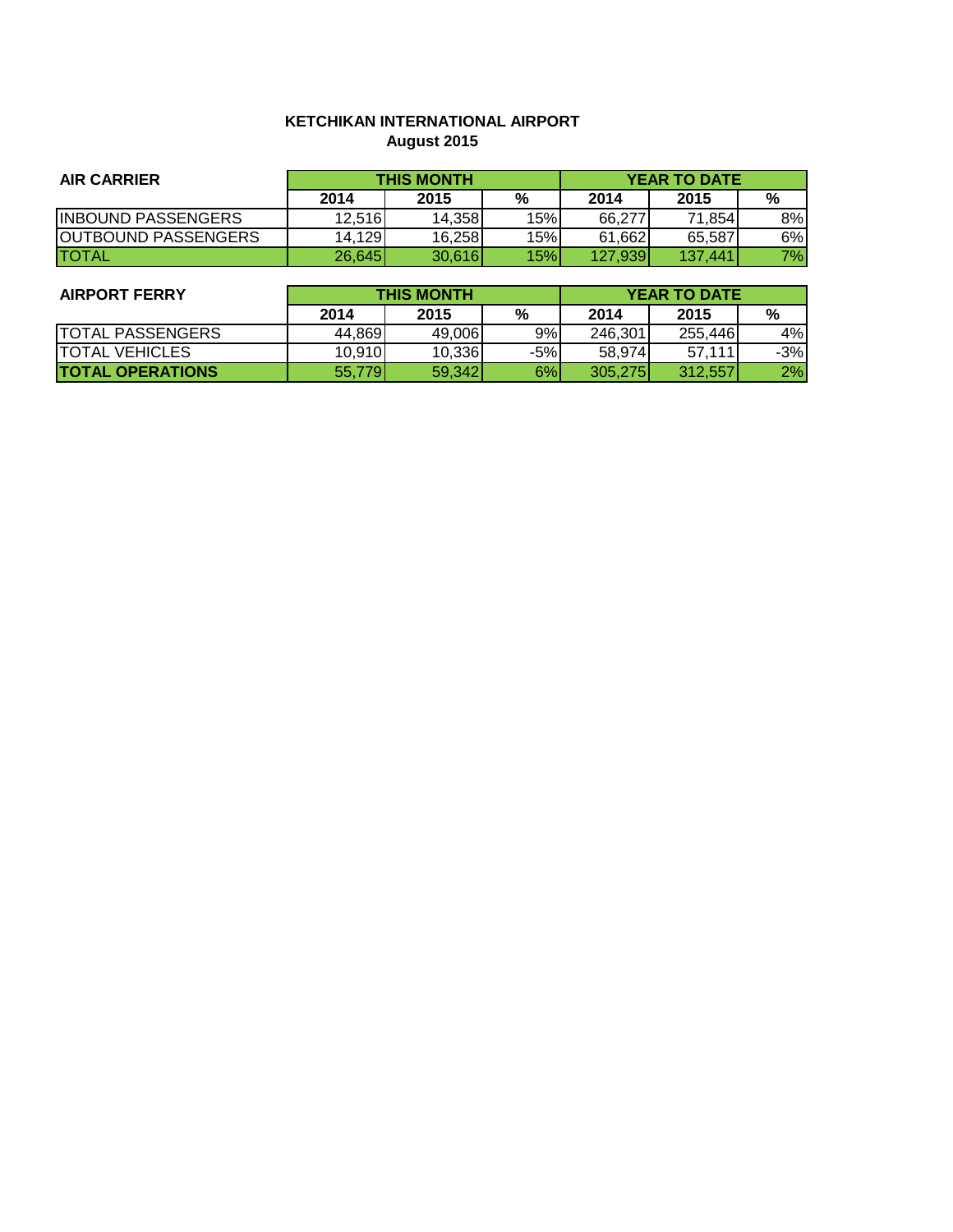# **KETCHIKAN INTERNATIONAL AIRPORT September 2015**

| <b>AIR CARRIER</b>         | <b>THIS MONTH</b> |        |    | <b>YEAR TO DATE</b> |         |     |
|----------------------------|-------------------|--------|----|---------------------|---------|-----|
|                            | 2014              | 2015   | %  | 2014                | 2015    | %   |
| <b>INBOUND PASSENGERS</b>  | 6.724             | 7,224  | 7% | 73,001              | 79.0781 | 8%  |
| <b>OUTBOUND PASSENGERS</b> | 8.256             | 8.924  | 8% | 69,918              | 74,511  | 7%I |
| <b>TOTAL</b>               | 14,980            | 16,148 | 8% | 142,919             | 153.589 | 7%  |

| <b>AIRPORT FERRY</b>    | <b>THIS MONTH</b> |        |     | <b>YEAR TO DATE</b> |          |       |
|-------------------------|-------------------|--------|-----|---------------------|----------|-------|
|                         | 2014              | 2015   | %   | 2014                | 2015     | %     |
| <b>TOTAL PASSENGERS</b> | 31.292            | 34.183 | 9%  | 277,593             | 289,629  | 4%    |
| <b>TOTAL VEHICLES</b>   | 7,289             | 8,022  | 10% | 66,263              | 65,133   | $-2%$ |
| <b>TOTAL OPERATIONS</b> | 38,581            | 42.205 | 9%  | 343.8561            | 354.7621 | 3%    |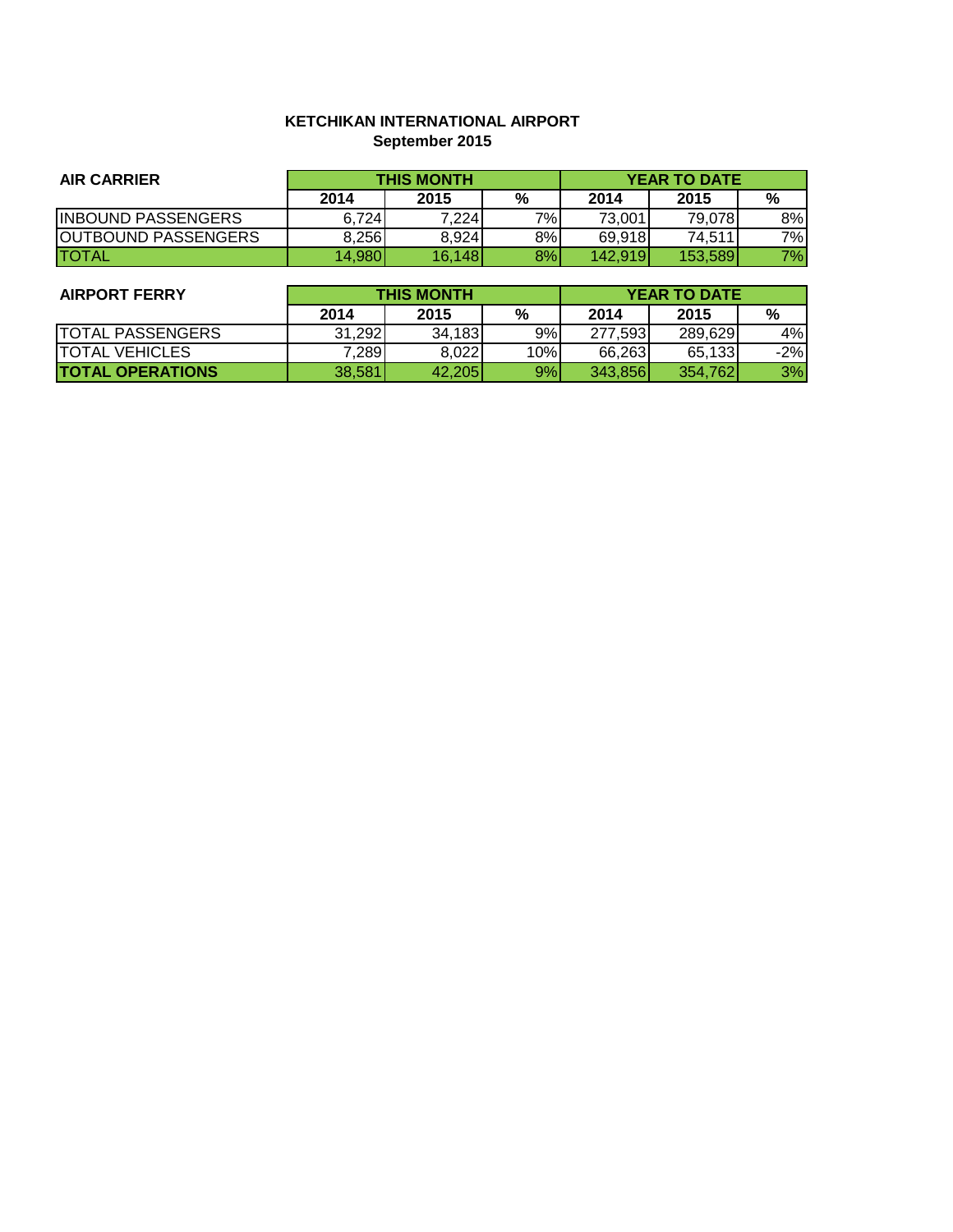## **KETCHIKAN INTERNATIONAL AIRPORT October 2015**

| <b>AIR CARRIER</b>         | <b>THIS MONTH</b> |        |    | <b>YEAR TO DATE</b> |         |    |
|----------------------------|-------------------|--------|----|---------------------|---------|----|
|                            | 2014              | 2015   | %  | 2014                | 2015    | %  |
| <b>INBOUND PASSENGERS</b>  | 4,766             | 5.175  | 9% | 77.767              | 84.253  | 8% |
| <b>OUTBOUND PASSENGERS</b> | 5,276             | 5.713  | 8% | 75,194              | 80,224  | 7% |
| <b>TOTAL</b>               | 10.042            | 10,888 | 8% | 152.961             | 164.477 | 8% |

| <b>AIRPORT FERRY</b>    | <b>THIS MONTH</b> |        |    | <b>YEAR TO DATE</b> |         |       |
|-------------------------|-------------------|--------|----|---------------------|---------|-------|
|                         | 2014              | 2015   | %  | 2014                | 2015    | %     |
| <b>TOTAL PASSENGERS</b> | 26,255            | 27.910 | 6% | 303,848             | 317.539 | 5%    |
| <b>ITOTAL VEHICLES</b>  | 6,706             | 7,010  | 5% | 72,969              | 72,143  | $-1%$ |
| <b>TOTAL OPERATIONS</b> | 32.961            | 34.920 | 6% | 376,817             | 389,682 | 3%    |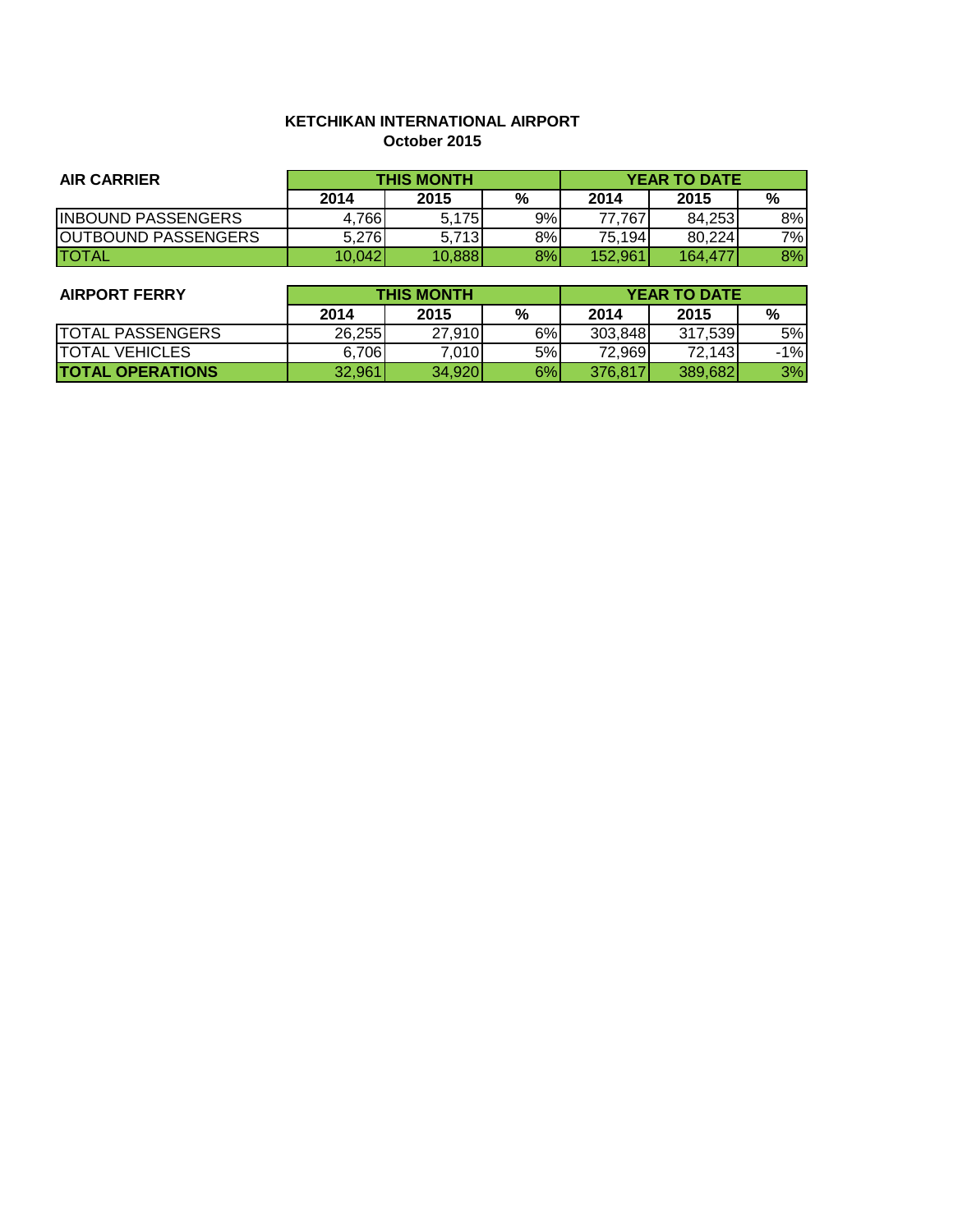#### **KETCHIKAN INTERNATIONAL AIRPORT November 2015**

| <b>AIR CARRIER</b>         | <b>THIS MONTH</b> |       |       | <b>YEAR TO DATE</b> |         |    |
|----------------------------|-------------------|-------|-------|---------------------|---------|----|
|                            | 2014              | 2015  | %     | 2014                | 2015    | %  |
| <b>INBOUND PASSENGERS</b>  | 4.695             | 4.769 | 2%    | 82.462              | 89.022  | 8% |
| <b>OUTBOUND PASSENGERS</b> | 4.756             | 4,764 | $0\%$ | 79.950              | 84,988  | 6% |
| <b>ITOTAL</b>              | 9.451             | 9.533 | $1\%$ | 162.412             | 174.010 | 7% |

| <b>AIRPORT FERRY</b>     | <b>THIS MONTH</b> |        |     | <b>YEAR TO DATE</b> |          |       |
|--------------------------|-------------------|--------|-----|---------------------|----------|-------|
|                          | 2014              | 2015   | %   | 2014                | 2015     | %     |
| <b>TOTAL PASSENGERS</b>  | 23.415            | 25,163 | 7%  | 327,263             | 342,702  | 5%    |
| <b>TOTAL VEHICLES</b>    | 5.777             | 6,828  | 18% | 78.746              | 78,971   | $0\%$ |
| <b>ITOTAL OPERATIONS</b> | 29,192            | 31,991 | 10% | 406,009             | 421.6731 | 4%    |